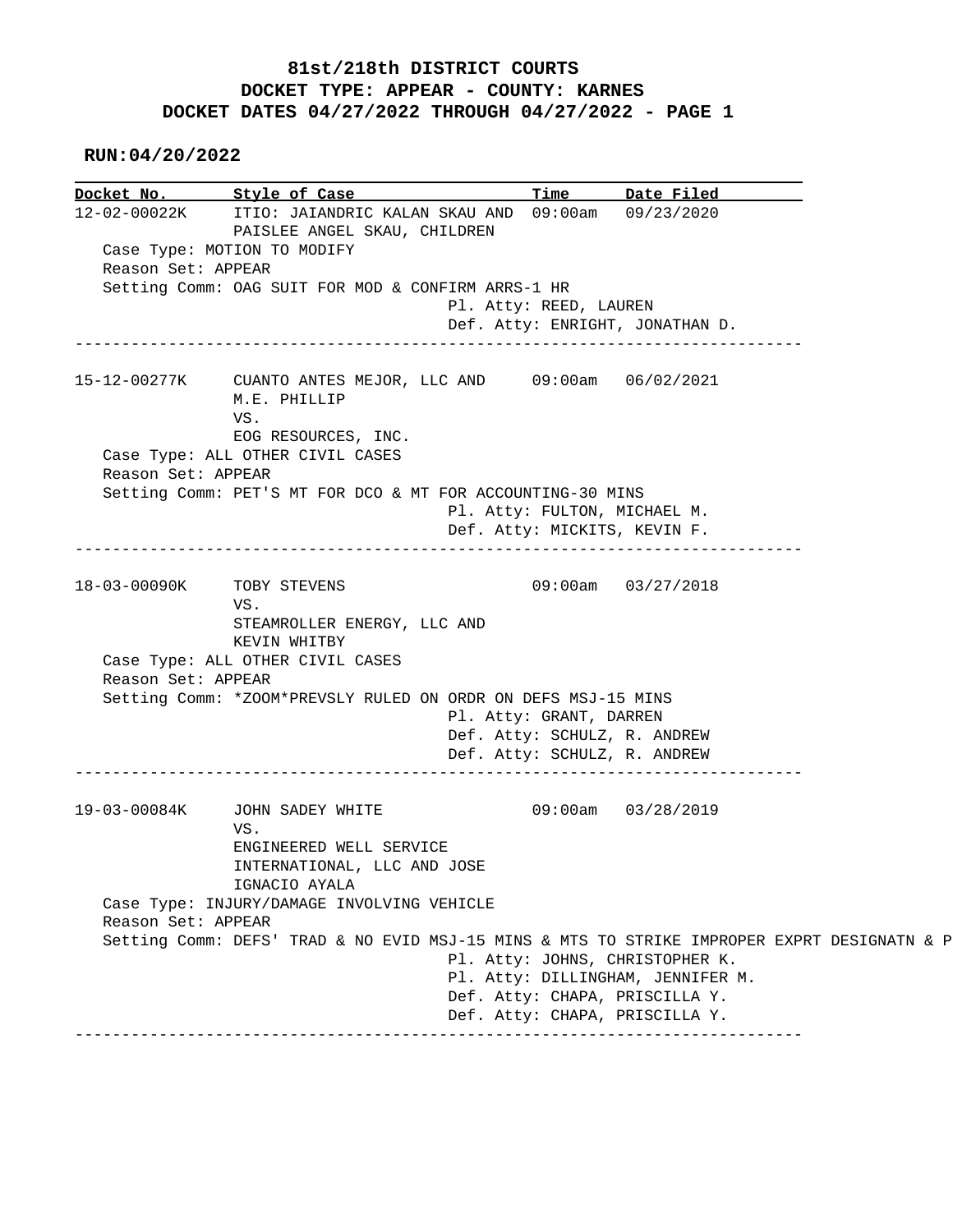## **81st/218th DISTRICT COURTS DOCKET TYPE: APPEAR - COUNTY: KARNES DOCKET DATES 04/27/2022 THROUGH 04/27/2022 - PAGE 2**

 **RUN:04/20/2022**

|                          | Docket No. 5tyle of Case                                                                                                                     |                                                                                               | Time Date Filed                      |
|--------------------------|----------------------------------------------------------------------------------------------------------------------------------------------|-----------------------------------------------------------------------------------------------|--------------------------------------|
|                          | 19-04-00106K ITIO: R.J.O. & R.I.O.,<br>CHILDREN                                                                                              |                                                                                               | 09:00am 08/17/2020                   |
|                          | Case Type: MOTION TO ENFORCE                                                                                                                 |                                                                                               |                                      |
| Reason Set: APPEAR       |                                                                                                                                              |                                                                                               |                                      |
|                          | Setting Comm: *ZOOM*STATUS HRG ON AMICUS ATTY'S RECOMMENDTNS FOR PERM ORDR-30 MINS                                                           | Pl. Atty: HELLRUNG , M. CECILIA                                                               | Def. Atty: PRO SE - ORTIZ, ROLANDO   |
| 20-04-00074K             | ALEXANDER FORD-MERURY INC. 09:00am 04/03/2020<br>VS.                                                                                         |                                                                                               |                                      |
|                          | NEW YORK MARINE AND GENERAL<br>INSURANCE COMPANY AND RISK<br>THEORY INSURANCE SERVICES,<br>LLC                                               |                                                                                               |                                      |
| Reason Set: APPEAR       | Case Type: ALL OTHER CIVIL CASES                                                                                                             |                                                                                               |                                      |
|                          | Setting Comm: *ZOOM-DEF, NY MARINE & GEN INS'S MSJ-30 MINS                                                                                   | Def. Atty: FIELDER, R. LYNN<br>Def. Atty: PATTERSON, RODNEY M.<br>Def. Atty: FIELDER, R. LYNN | Pl. Atty: CALHOUN, MICHELLE "SHELLY" |
|                          |                                                                                                                                              |                                                                                               |                                      |
| 20-06-00105K             | IN THE MATTER OF THE MARRIAGE 09:00am 06/08/2020<br>OF ELLANA MCCOMBS AND<br>CHRISTOPHER MCCOMBS AND IN<br>THE INTEREST OF C.R.M, A<br>CHILD |                                                                                               |                                      |
|                          | Case Type: DIVORCE W/CHILDREN                                                                                                                |                                                                                               |                                      |
| Reason Set: APPEAR       |                                                                                                                                              |                                                                                               |                                      |
|                          | Setting Comm: ENTRY OF DIVORCE                                                                                                               | Pl. Atty: CRUZ, MARIBEL                                                                       | Def. Atty: THOMSON, KRISTAL CORDOVA  |
| 21-01-00004K TODD SEKULA | VS.<br>TEXAS ROCK SAND & GRAVEL<br>TRANSPORTATION SERVICE, LLC                                                                               |                                                                                               | $09:00$ am $01/12/2021$              |
|                          | AND ERIK ORTEGA<br>Case Type: INJURY/DAMAGE INVOLVING VEHICLE                                                                                |                                                                                               |                                      |
| Reason Set: APPEAR       | Setting Comm: *ZOOM*DEF'S MT/DISMISS W/PREJUDICE-30 MINS                                                                                     |                                                                                               |                                      |